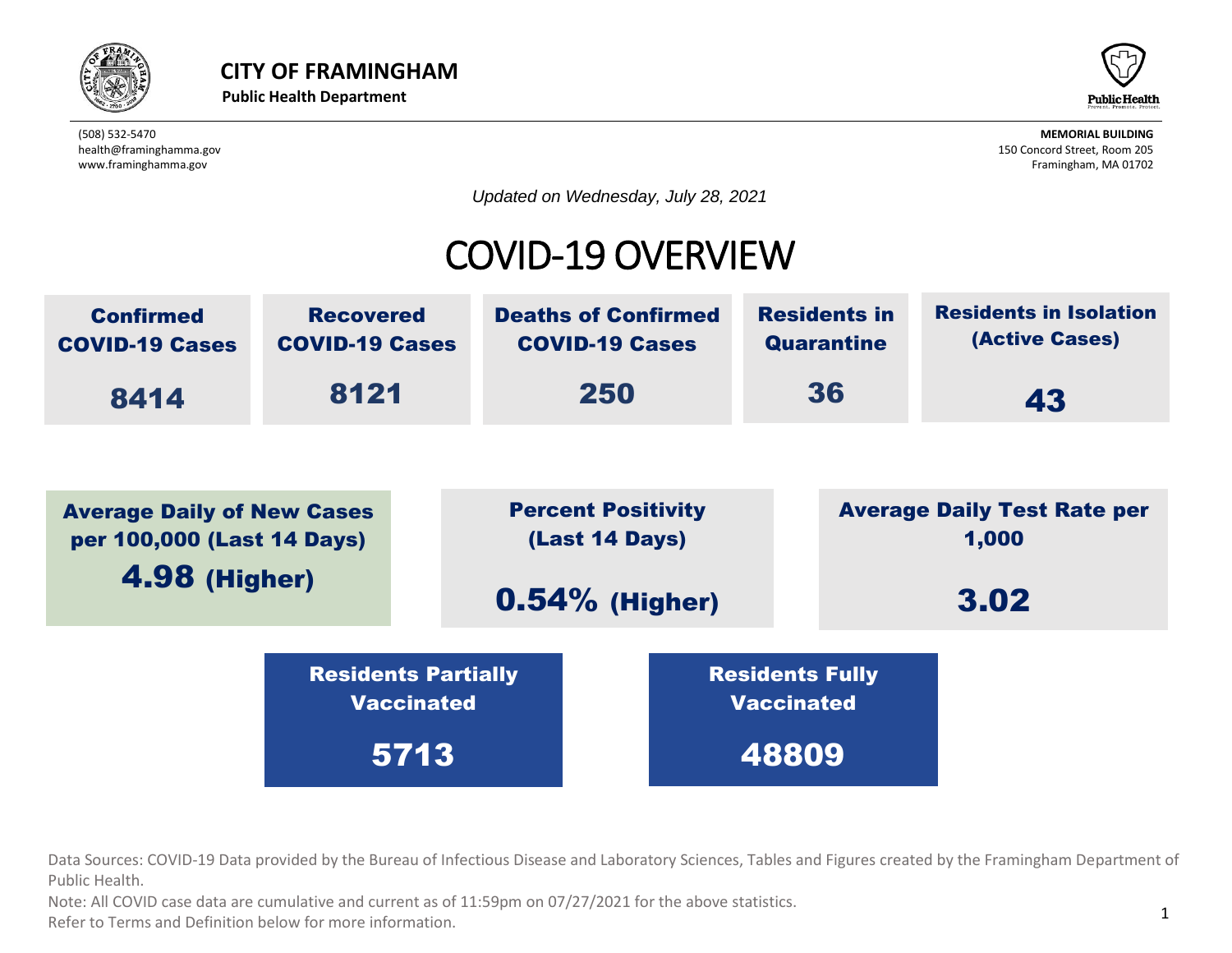



*Updated on Wednesday, July 28, 2021*

This data analysis provides more information about Framingham residents who have received positive COVID-19 test results and the number of vaccine doses administered. Please note that negative test results are not reported. This data analysis is intended to help us better understand the situation at the current time, and guide efforts to mitigate further disease transmission. This analysis is not a predictor of future trends. It will be updated weekly as new data is available.

#### **Terms and Definitions:**

- 1. Average Daily Incidence Rate per 100, 000 Color Calculations: **Gray:** Less than or equal to 15 total cases in the last 14 days; **Green:** Average daily new confirmed case rate over the last 14 days: <10 cases per 100,000 population AND >15 total cases; **Yellow:** Average daily new confirmed case rate over the last 14 days: >10 cases per 100,000 population OR > 4% positivity rate; **Red:** Average daily new confirmed case rate over the last 14 days: > 10 cases per 100,000 population AND > 4% positivity rate.
- 2. Last 14 days = 07/13/2021 to 07/27/2021
- 3. Change in percent positivity of all PCR tests conducted on Framingham residents compared to the previous week's (07/21/2021) report. This is based on total PCR molecular tests performed as of 11:59pm on 7/20/2021.
- 4. Average number of tests per day taken by Framingham residents within the past 14 days, per 1,000 population. Past 14 days = 07/06/2021 to 07/20/2021. As a reference, the State's number is 3.45
- 5. Residents fully vaccinated: An individual is counted as fully vaccinated if they have received the number of doses required to complete the COVID-19 vaccine series. This is measured as the total number of 2nd doses of Moderna and Pfizer administered and reported plus the total number of Janssen/Johnson & Johnson doses administered and reported.
- 6. Partially vaccinated individuals: An individual is counted as partially vaccinated if they have received only the 1st dose of a two-dose vaccine (currently Moderna and Pfizer)
- 7. MIIS: Immunization data from most (but not all) providers in Massachusetts are reported into the Massachusetts Immunization Information System (MIIS) through direct messages from electronic health records or direct entry by users. Due to inputting and processing, it may take 24-48 hours or more for shipping or administration data to appear in MIIS. MIIS data are available for analysis one calendar day after they are reported to the MIIS. Data are current as of time of publication and may be subject to change in future publications as additional data are reported.
- 8. Information on race and ethnicity is collected and reported by laboratories, healthcare providers and local boards of health and may or may not reflect self-report by the individual case. If no information is provided by any reporter on a case's race or ethnicity, MDPH classifies it as missing. A classification of unknown indicates the reporter did not know the race and ethnicity of the individual, the individual refused to provide information or that the

<span id="page-1-0"></span>originating system does not capture the information. Other indicates multiple races or that the originating system does not capture the information. **Note:** COVID-19 testing is currently conducted by dozens of private labs, hospitals, and other partners and the Massachusetts Department of Public Health is working with these organizations and to improve data reporting by race and ethnicity, to better understand where, and on whom, the burden of illness is falling so the Commonwealth can respond more effectively. On 4/8, the Commissioner of Public Health issued an Order related to collecting complete demographic information for all confirmed and suspected COVID-19 patients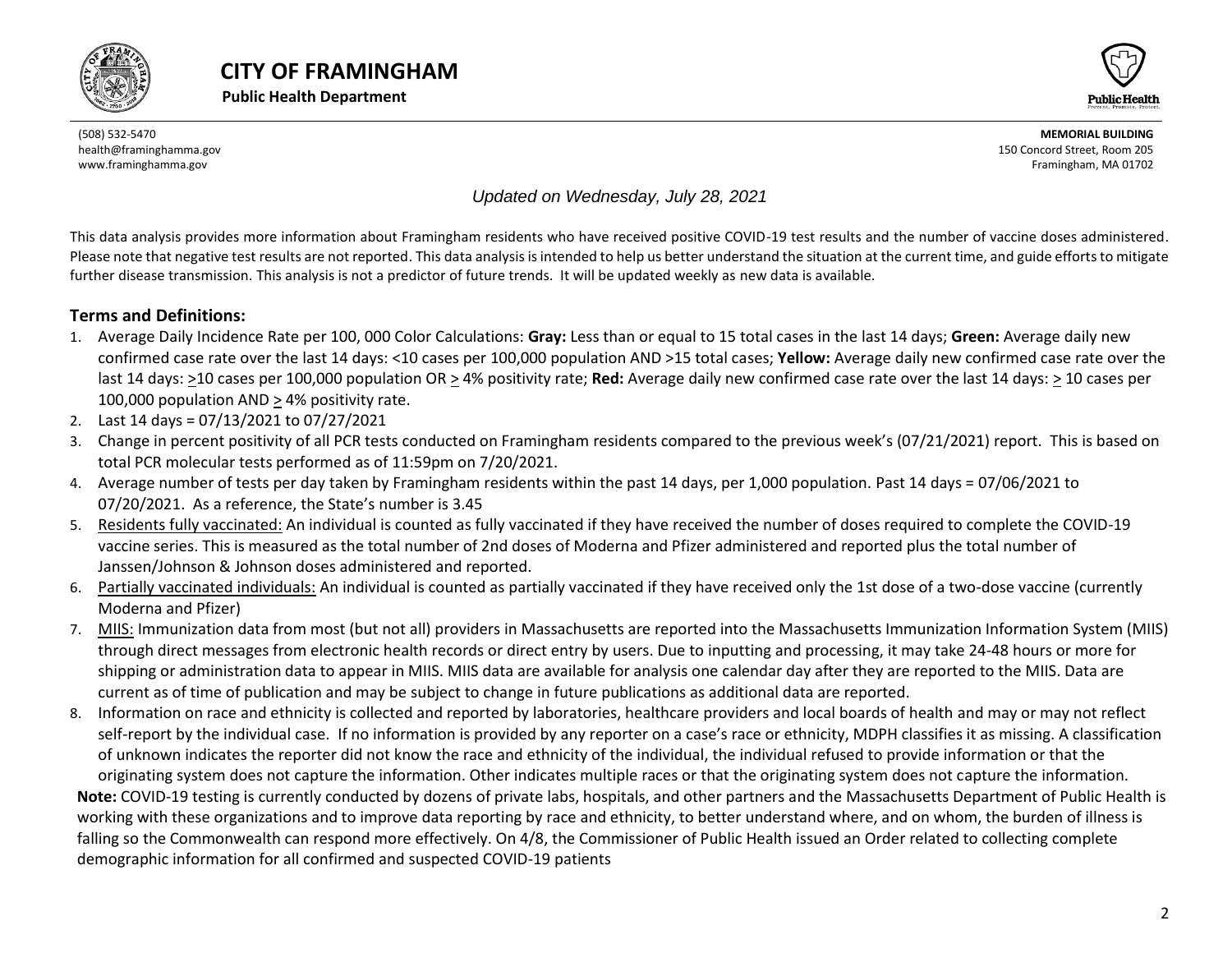



*Updated on Wednesday, July 28, 2021*

# Table of Contents

<span id="page-2-0"></span>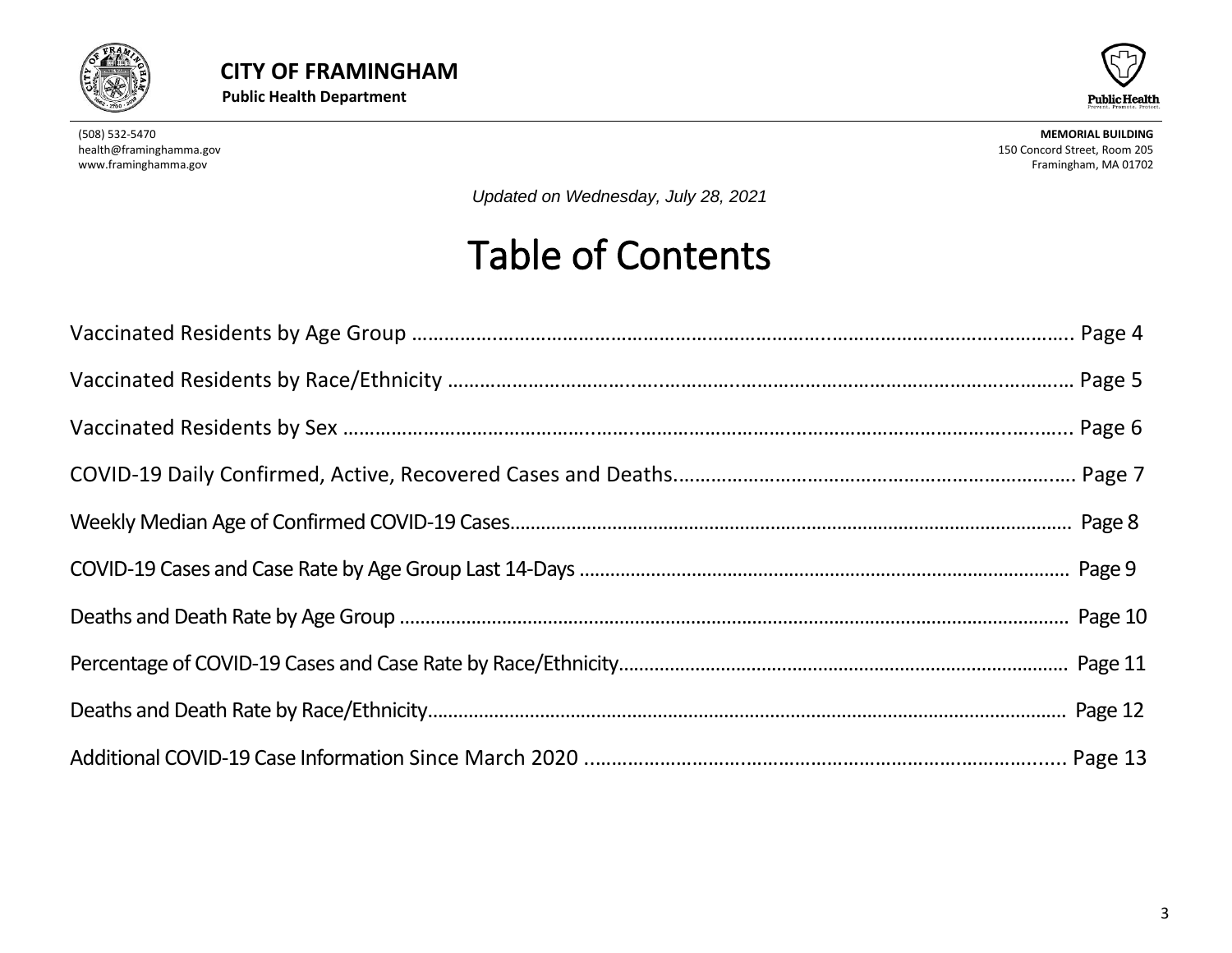



*Updated on Wednesday, July 28, 2021*

## Vaccinated Residents by Age Group



counted as partially vaccinated if they have received only the 1st dose of a two-dose vaccine (currently Moderna and Pfizer). An individual is counted as fully vaccinated if they<br>have received the 2nd dose of Moderna or Pf Data Sources: Data from MIIS as of 07/20/21. Data reflect doses administered and reported, including Janssen/Johnson & Johnson beginning on 03/05/2021. An individual is have received the 2nd dose of Moderna or Pfizer or have received a dose of Janssen/Johnson & Johnson vaccine. These are mutually exclusive populations. Some individuals may receive a first or second dose of Moderna or Pfizer from a non-reporting provider and would not be included as fully vaccinated. Tables and Figures created by the Framingham Department of Public Health.

\*Age brackets updated to reflect the reporting of state vaccine data.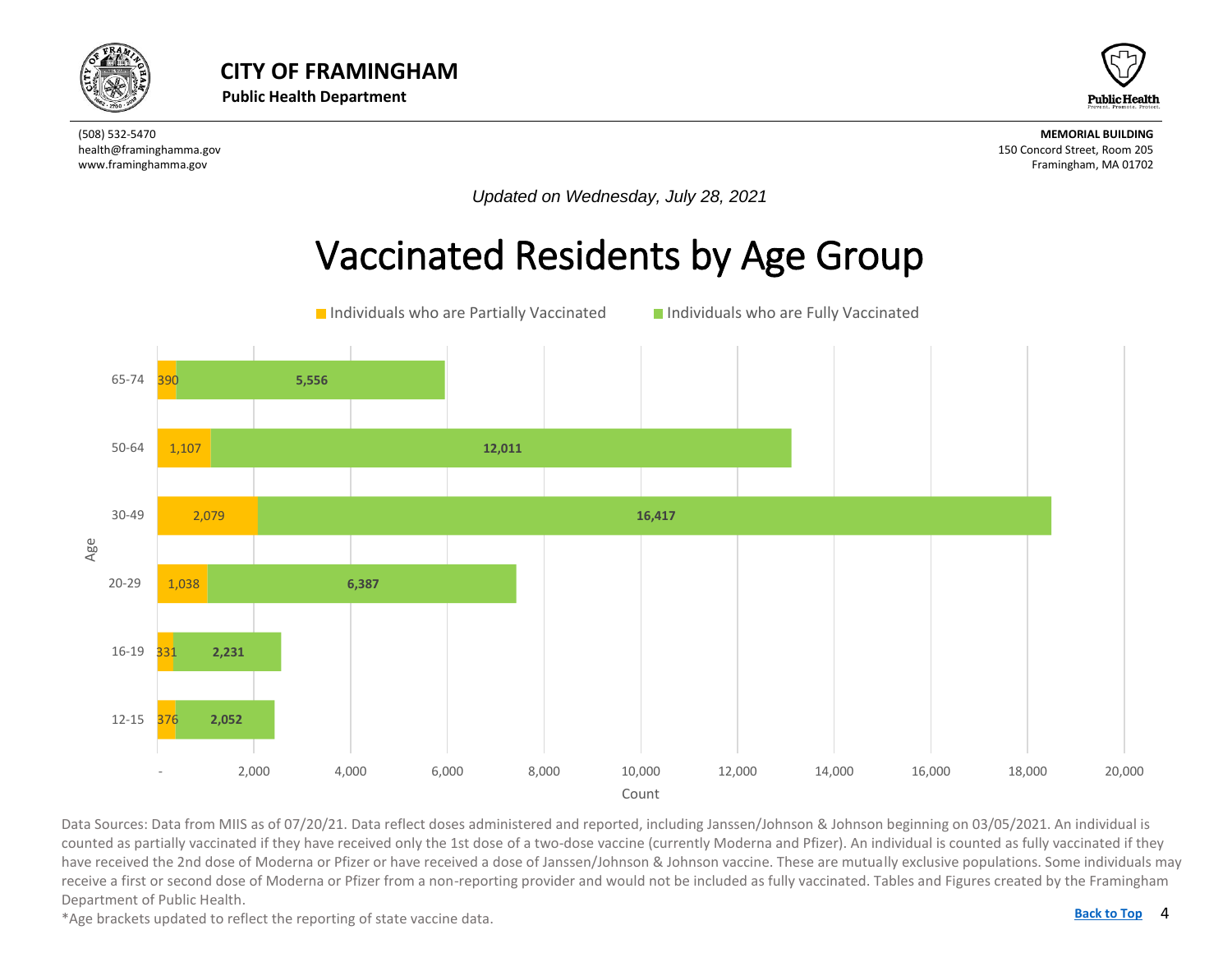<span id="page-4-0"></span>



*Updated on Wednesday, July 28, 2021*

## Vaccinated Residents by Race/Ethnicity





Data Sources: Data from MIIS as of 07/20/21. Data reflect doses administered and reported, including Janssen/Johnson & Johnson beginning on 03/05/2021. An individual is counted as partially vaccinated if they have received only the 1st dose of a two-dose vaccine (currently Moderna and Pfizer). An individual is counted as fully vaccinated if they have received the 2nd dose of Moderna or Pfizer or have received a dose of Janssen/Johnson & Johnson vaccine. These are mutually exclusive populations. Some individuals may receive a first or second dose of Moderna or Pfizer from a non-reporting provider and would not be included as fully vaccinated.

Unknown/Missing Includes responses that do not fit into the listed categories, nonresponses, "prefer not to say", and records from selected providers whose software does not allow them to collect race and ethnicity data. Tables and Figures created by the Framingham Department of Public Health.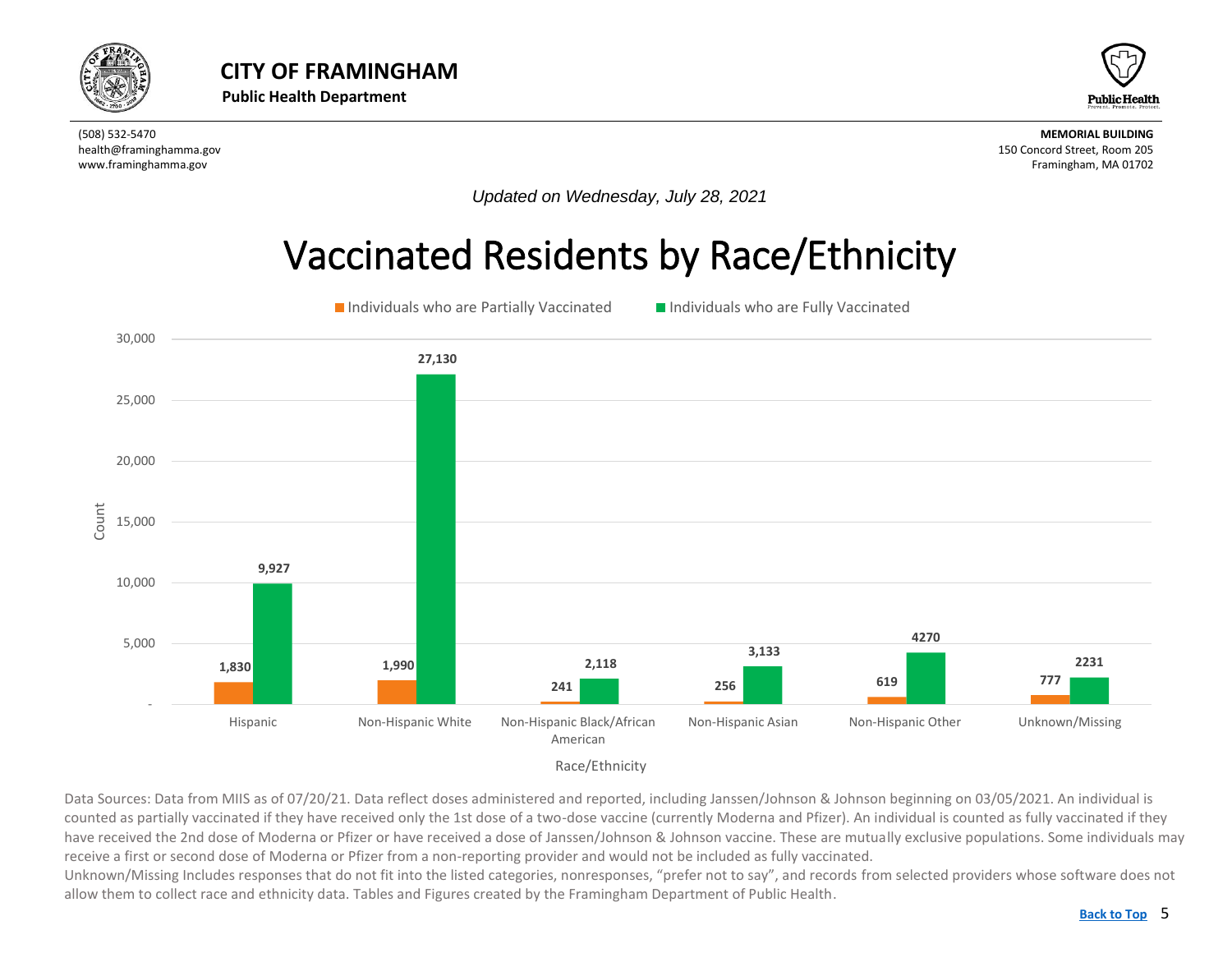



*Updated on Wednesday, July 28, 2021*

## Vaccinated Residents by Sex

<span id="page-5-0"></span>

Data Sources: Data from MIIS as of 07/20/21. Data reflect doses administered and reported, including Janssen/Johnson & Johnson beginning on 03/05/2021. An individual is counted as partially vaccinated if they have received only the 1st dose of a two-dose vaccine (currently Moderna and Pfizer). An individual is counted as fully vaccinated if they have received the 2nd dose of Moderna or Pfizer or have received a dose of Janssen/Johnson & Johnson vaccine. These are mutually exclusive populations. Some individuals may receive a first or second dose of Moderna or Pfizer from a non-reporting provider and would not be included as fully vaccinated.

Back to Top 6 Other includes unknown responses where sex was not reported or those that do not identify as male or female. Tables and Figures created by the Framingham Department of Public Health **[Back to Top](#page-1-0)**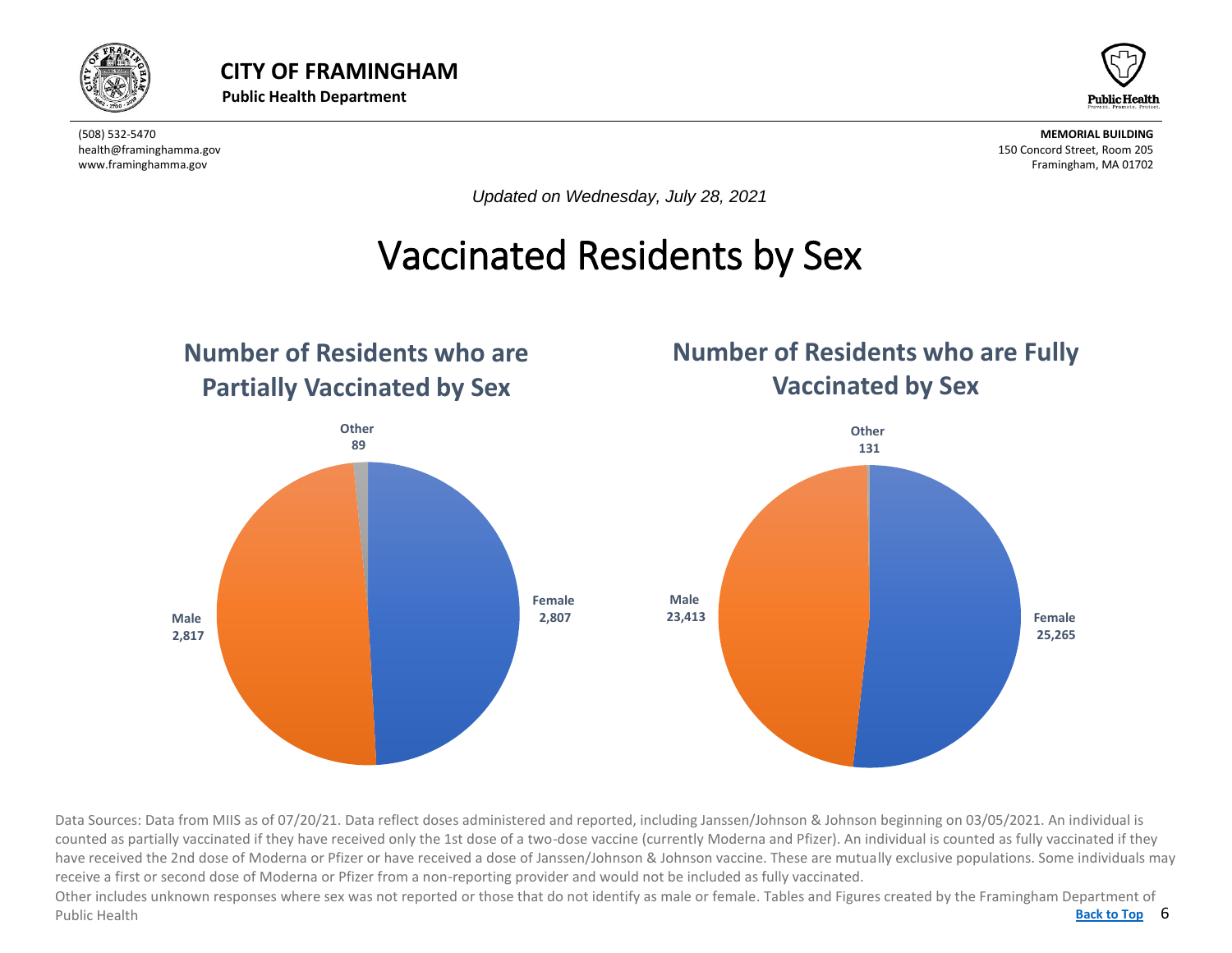<span id="page-6-0"></span>



*Updated on Wednesday, July 28, 2021*

## COVID-19 Daily Confirmed, Active, Recovered Cases and Deaths





Data Sources: COVID-19 Data provided by the Bureau of Infectious Disease and Laboratory Sciences; Tables and Figures created by the Framingham Department of Public Health.

\*Note: The COVID team is working in state data system to move lapsed or pending cases into correct status.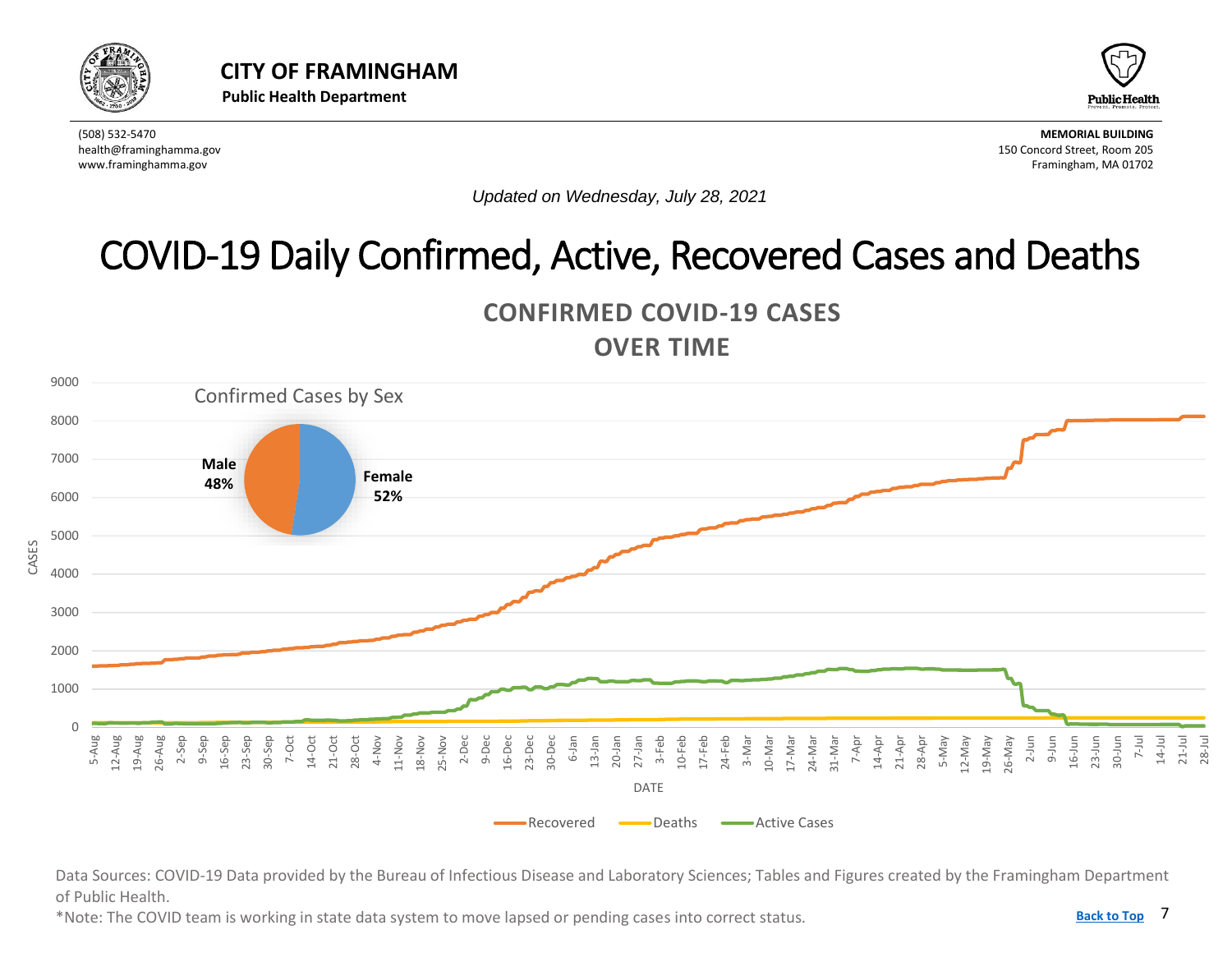<span id="page-7-0"></span>



*Updated on Wednesday, July 28, 2021*

## Weekly Median Age of Confirmed COVID-19 Cases



Calculated as median age of new confirmed positive cases of residents of Framingham as reported by the MA Department of Public Health.<br>Data Sources: COVID-19 Data provided by the Bureau of Infectious Disease and Laboratory Calculated as median age of new confirmed positive cases of residents of Framingham as reported by the MA Department of Public Health. \*Note: The abrupt change in weekly median age is due to the low case count.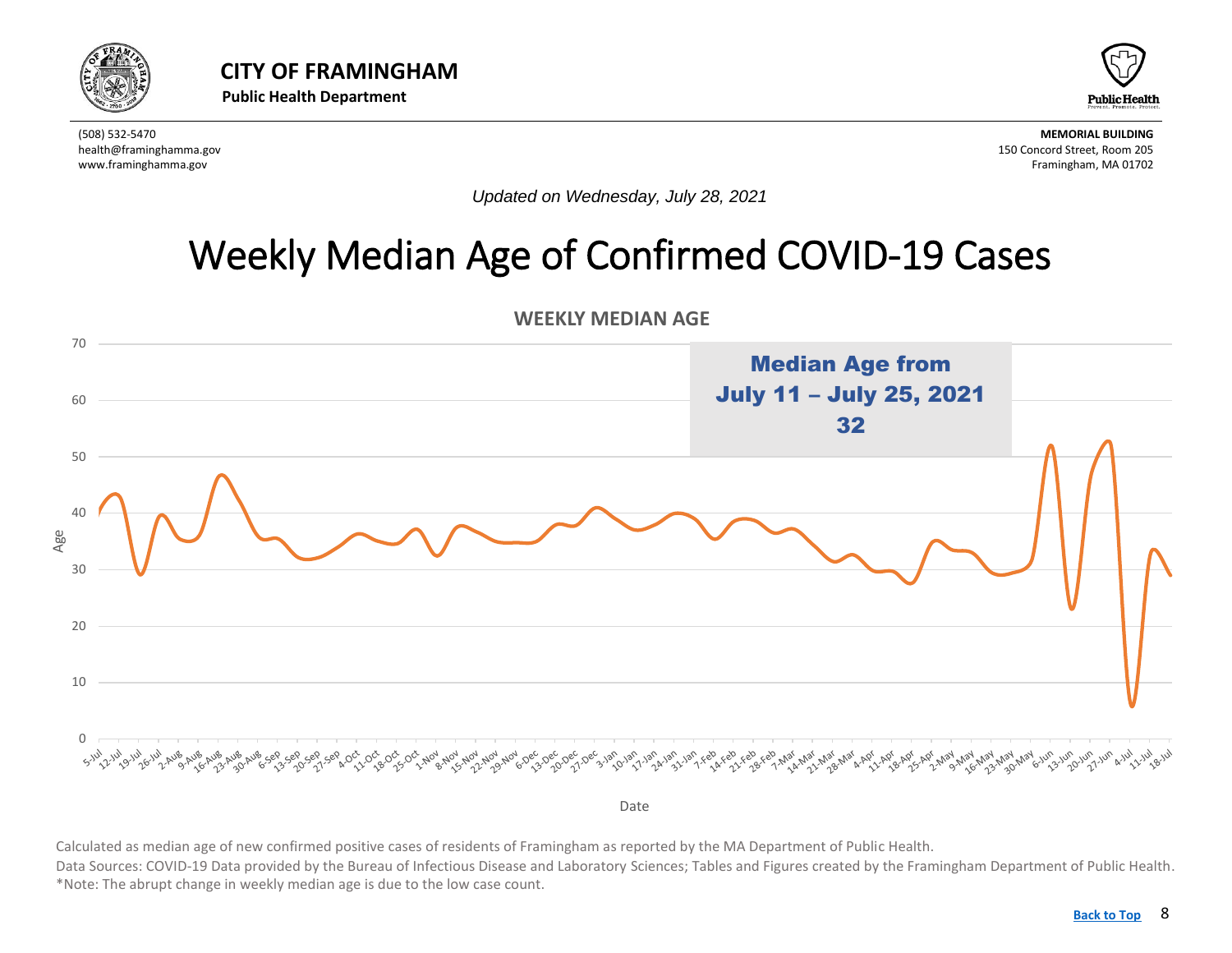<span id="page-8-0"></span>



*Updated on Wednesday, July 28, 2021*

### COVID-19 Cases by Age Group Last 14-Days



Data Sources: COVID-19 Data provided by the Bureau of Infectious Disease and Laboratory Sciences, U.S. Census Bureau: Age Population Estimates 2010-2019, version 2019; Tables and Figures created by the Framingham Department of Public Health.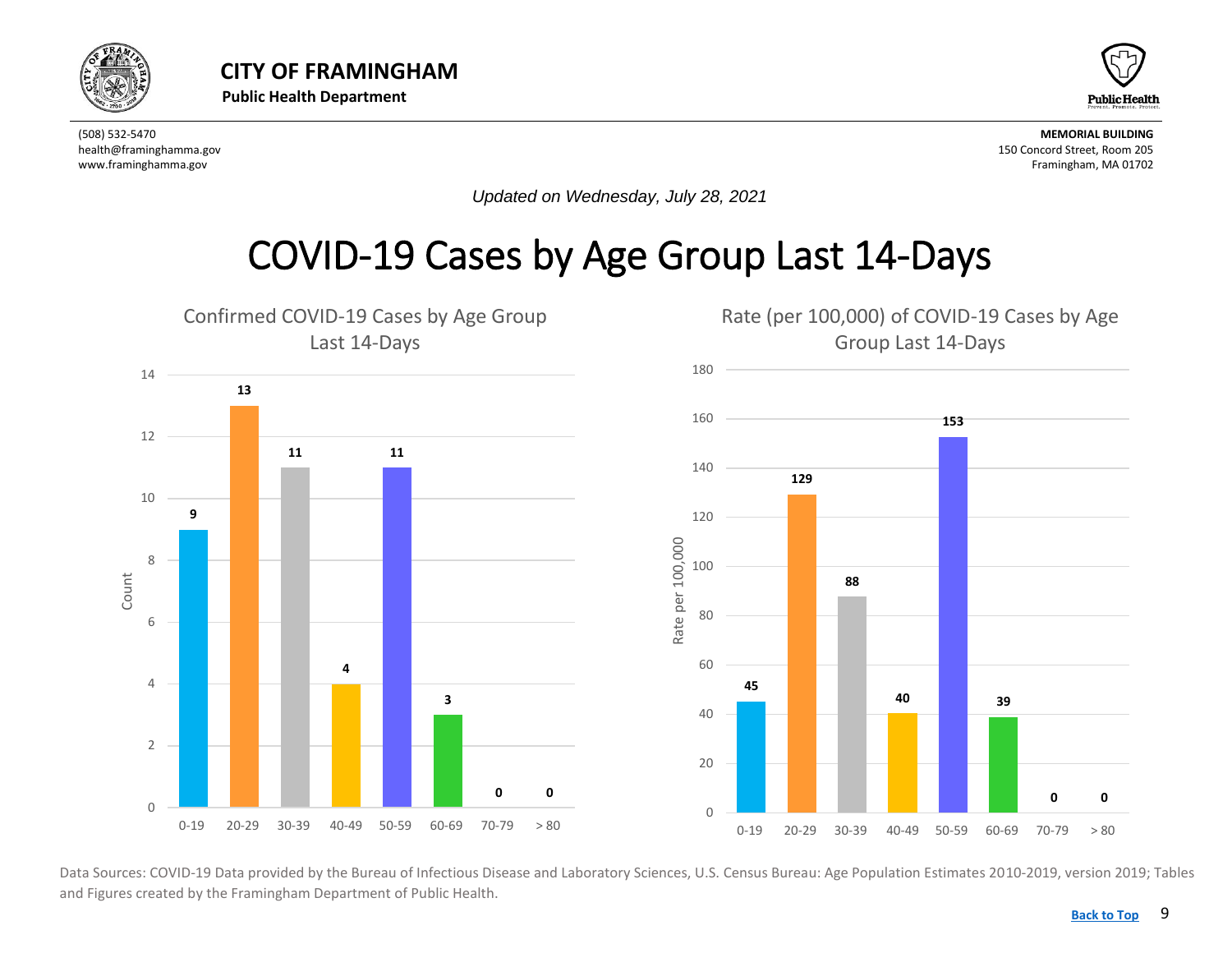<span id="page-9-0"></span>



*Updated on Wednesday, July 28, 2021*

## Deaths and Death Rate by Age Group



Data Sources: COVID-19 Data provided by the Bureau of Infectious Disease and Laboratory Sciences and U.S. Census Bureau: Age Population Estimates 2010-2019, version 2019; Tables and Figures created by the Framingham Department of Public Health.

\* Median Age of Death in Confirmed COVID-19 Cases from March 1, 2020 to July 27, 2021 in Community Setting only.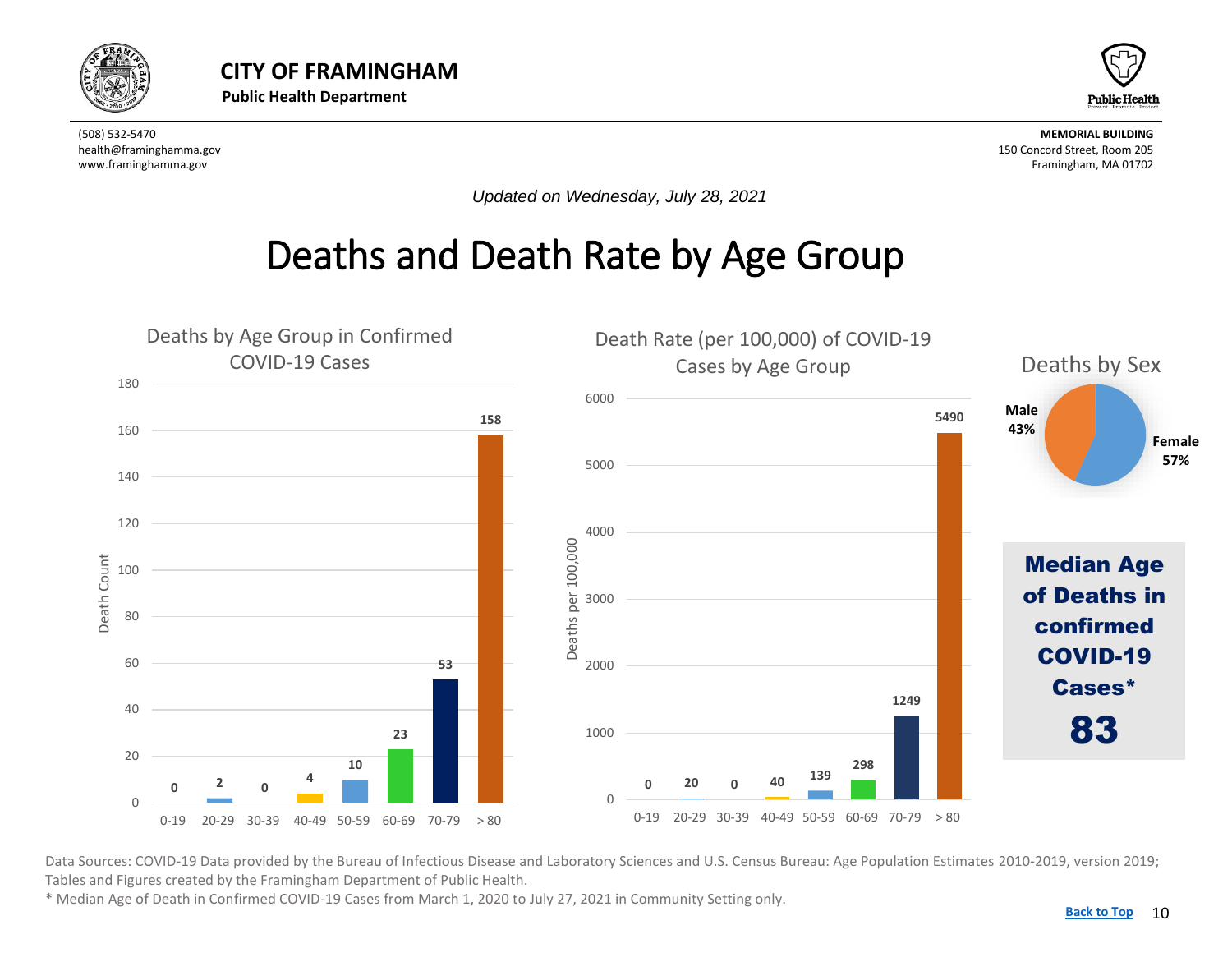<span id="page-10-0"></span>



*Updated on Wednesday, July 28, 2021*

#### Percentage of COVID-19 Cases and Case Rate by Race/Ethnicity

per 100,000

Rate





- Non-Hispanic White represent 58% of the City of Framingham population however they comprise less than half of the proportion of COVID 19 cases at 30%.
- Hispanics represent 17% of the City of Framingham population but comprise more than 2x that proportion of COVID 19 cases at 43%.
- Disparity between Whites and non-white populations would be even higher except many residents of Brazilian descent describe themselves as white.

28323 20000 25000 30000

**Rate (per 100,000) of COVID-19 Cases by Race/Ethnicity**



- The highest rates of positive cases are among Hispanics, Non-Hispanic Other and Non-Hispanics Asian.
- Disparity between Whites and non-white populations would be even higher except many residents of Brazilian descent describe themselves as white.

Data Sources: COVID-19 Data provided by the Bureau of Infectious Disease and Laboratory Sciences; and U.S. Census Bureau: Race and Hispanic Origin Population Estimates 2010-2019, version 2019; Tables and Figures created by the Framingham Department of Public Health.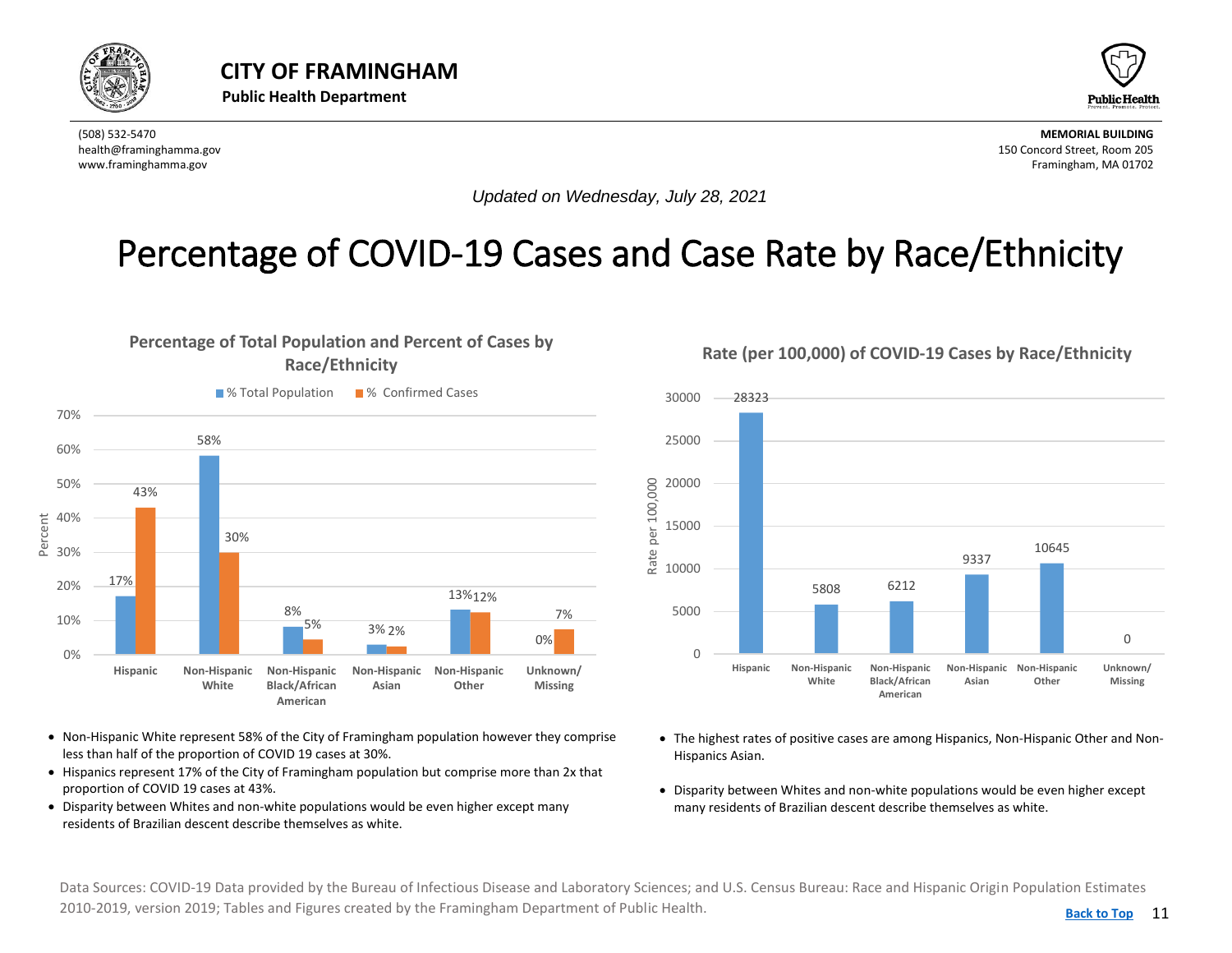<span id="page-11-0"></span>

•



(508) 532-5470 **MEMORIAL BUILDING** health@framinghamma.gov 150 Concord Street, Room 205 www.framinghamma.gov Framingham, MA 01702

*Updated on Wednesday, July 28, 2021*

## Deaths and Death Rate by Race/Ethnicity



- Count of Non-Hispanic White population is significantly higher than the other populations
- Disparity between Whites and non-White populations would be even higher since many residents of Brazilian descent describe themselves as white.
- The highest death rates of positive cases are among Hispanic, non-Hispanic White and non-Hispanic other.
- Disparity between Whites and non-White populations would be even higher since many residents of Brazilian descent describe themselves as white.

Data Sources: COVID-19 Data provided by the Bureau of Infectious Disease and Laboratory Sciences; Tables and Figures created by the Framingham Department of Public Health. **[Back to Top](#page-1-0)**